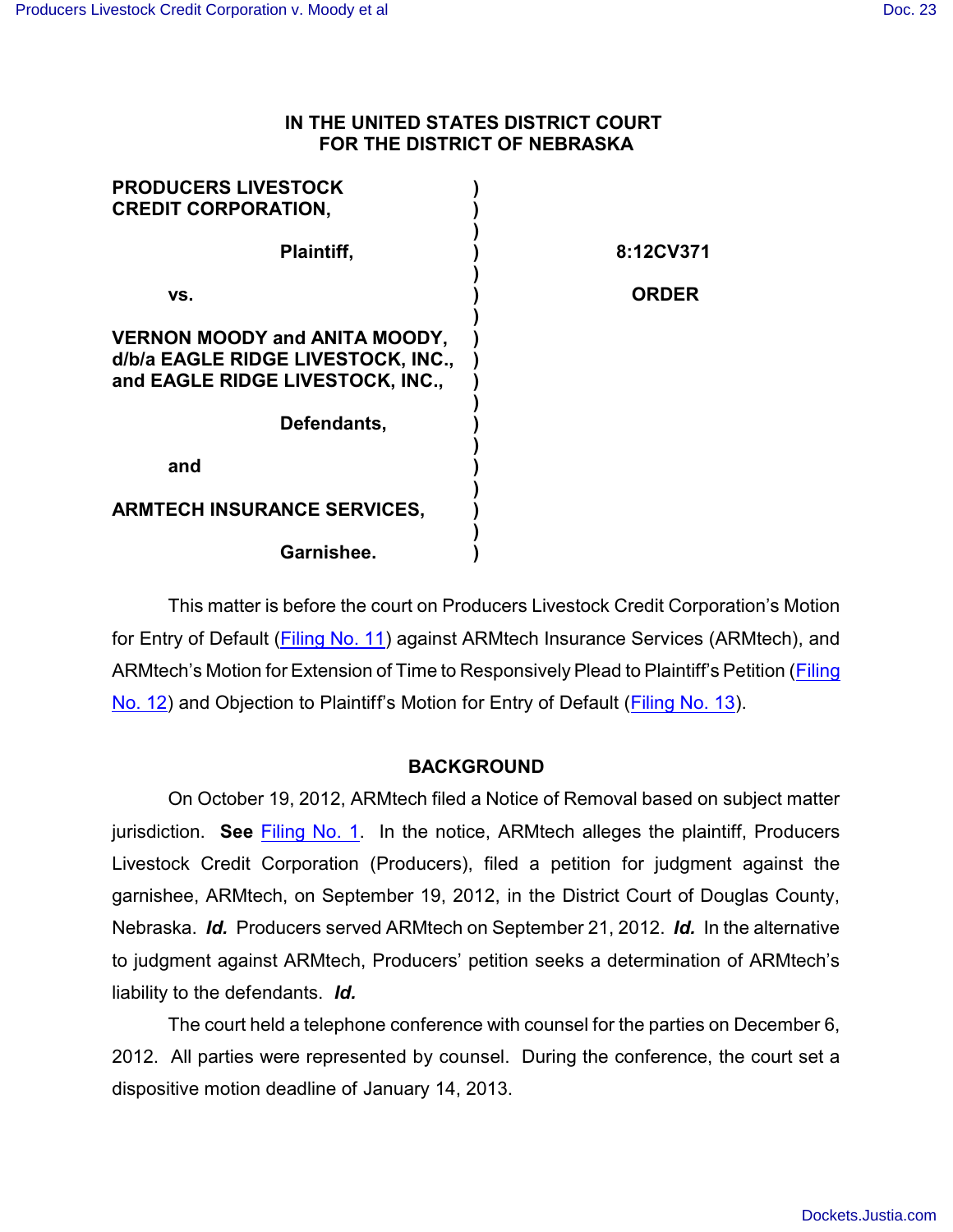On December 7, 2012, Producers filed the Motion for Entry of Default. **See** [Filing](https://ecf.ned.uscourts.gov/doc1/11302667591) [No. 11](https://ecf.ned.uscourts.gov/doc1/11302667591). Producers argues default against ARMtech is appropriate because ARMtech failed to plead or otherwise respond to the petition for judgment. *Id.* Producers contends ARMtech's answer to the petition was due, at the latest, on October 26, 2012, which was seven calendar days after filing the notice of removal. *Id.*

On December 11, 2012, ARMtech filed a motion for extension of time to respond to the petition. **See** [Filing No. 12](https://ecf.ned.uscourts.gov/doc1/11312669289). ARMtech acknowledges it failed to timely file an answer or otherwise respond to the petition. *Id.* Additionally, ARMtech states counsel requested an extension of time, out of time, to file an answer during the December 6, 2012, telephone conference. *Id.* On the same date as the motion for extension, ARMtech filed an objection to Producers' Motion for Entry of Default. **See** Filing [No. 13](https://ecf.ned.uscourts.gov/doc1/11302669803). ARMtech contends it has defended itself against Producers by timely responding to interrogatories in conjunction with the state court proceeding. *Id.* Moreover, ARMtech, an Approved Federal Crop Insurance Provider, argues it must abide by the Federal Crop Insurance Act, 7 U.S.C. §§ 1501, et seq., which preempts state and local laws and prohibits Producers from taking action against ARMtech to impose any judgments or garnishments. *Id.*

On December 31, 2012, Producers filed two briefs. Producers argues ARMtech fails to provide any basis of good cause or excusable neglect for an extension of time to answer out of time. **See** Filing [No. 14](https://ecf.ned.uscourts.gov/doc1/11312681843) - Response. Producers also argues ARMtech's "objection" is a nullity for its failure to comply with the local rules' requirements that allow only a brief, rather than an objection, be filed in response to a motion and additional facts or documents supported by foundational affidavits. **See** [Filing No. 15](https://ecf.ned.uscourts.gov/doc1/11312681849) (**citing** [NECivR 7.1](http://www.ned.uscourts.gov/localrules/rules12/NECivR/7.1.pdf)).

On January 8, 2013, ARMtech filed a brief in support of its motion for an extension of time. **See** Filing [No. 17](https://ecf.ned.uscourts.gov/doc1/11302687725). ARMtech states it has been in contact with counsel for the defendants in an attempt to resolve this matter and obtain a release from the defendants to disclose the defendants' confidential and protected information held by ARMtech to the plaintiff. *Id.* ARMtech states it was counsel's understanding the plaintiff would not take additional action against it during this period, although counsel did not have a deadline. *Id.* ¶ 4. ARMtech states it is continuing to work toward obtaining the release. *Id.* ¶ 5. Finally,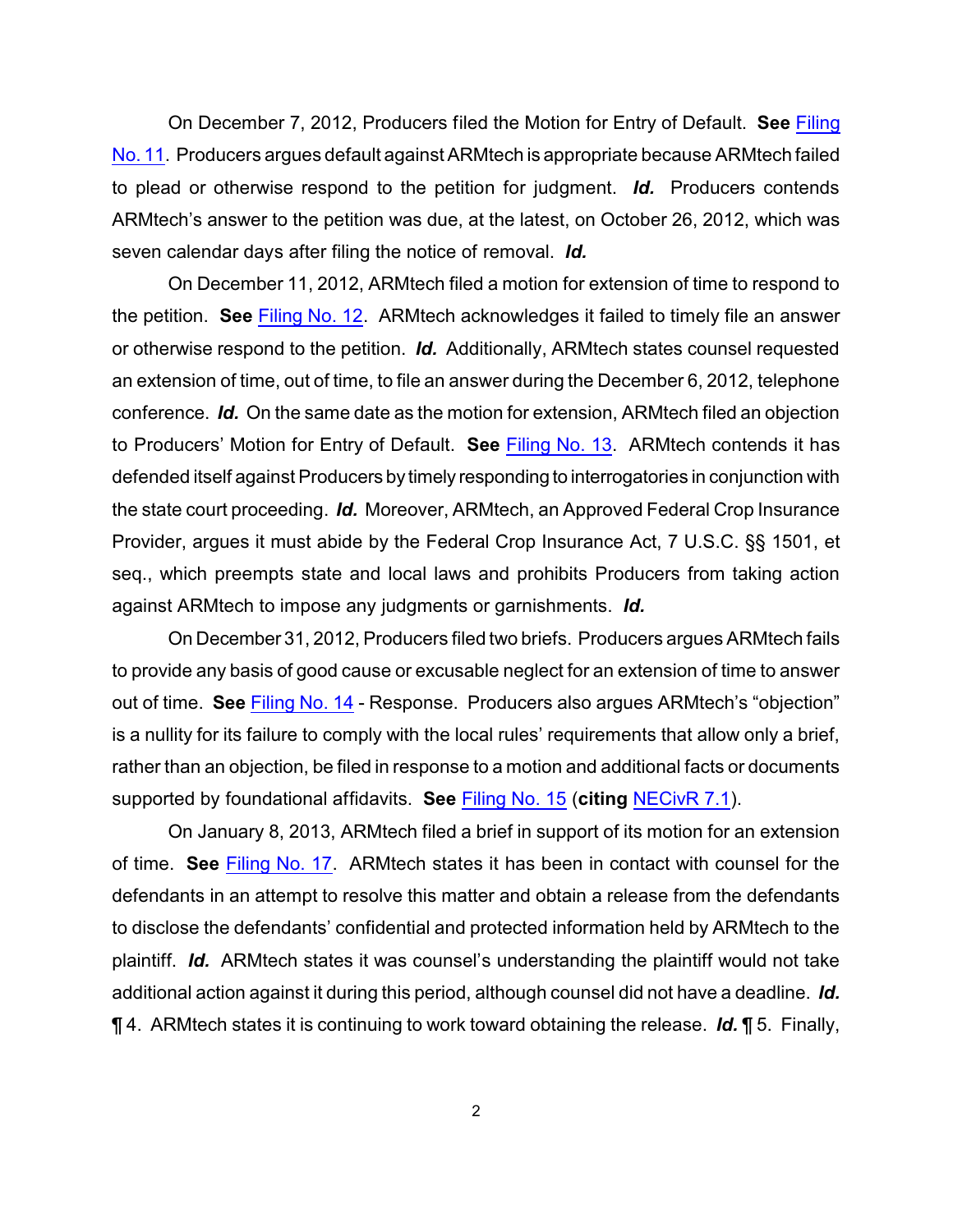ARMtech's counsel states she does not regularly practice in federal court and inadvertently failed to seek an extension of time to answer prior to the expiration of the deadline. *Id.* ¶ 6.

On January 14, 2013, ARMtech filed a motion to dismiss, arguing the court lacks subject matter jurisdiction and the plaintiff fails to state a claim upon which relief may be granted. **See** Filing [No. 18](https://ecf.ned.uscourts.gov/doc1/11312692544). Also on January 14, 2013, Producers filed a motion for default judgment based on its motion for a clerk's entry of default and based on ARMtech's failure to timely answer garnishment interrogatories under Nebraska law. **See** [Filing No. 20](https://ecf.ned.uscourts.gov/doc1/11312692706).

## **ANALYSIS**

"When a party against whom a judgment for affirmative relief is sought has failed to plead or otherwise defend, and that failure is shown by affidavit or otherwise, the clerk must enter the party's default." [Fed. R. Civ. P. 55\(a\)](http://www.westlaw.com/find/default.wl?rs=CLWP3.0&vr=2.0&cite=FRCP+55) (emphasis added). The Clerk of Court has not yet entered default. Even so, an entry of default may be set aside "for good cause shown." [Fed. R. Civ. P. 55\(c\)](http://www.westlaw.com/find/default.wl?rs=CLWP3.0&vr=2.0&cite=FRCP+55). Although a motion to set aside an entry of default typically involves consideration of the same factors as a motion to set aside default judgment pursuant to Rule 60(b), relief from a mere default entry does not require as strong of a showing as excuse from a default judgment. *[Johnson v. Dayton Elec. Mfg. Co.](http://www.westlaw.com/find/default.wl?rs=CLWP3.0&vr=2.0&cite=140+F.3d+781)*, 140 F.3d [781, 783 \(8th Cir. 1998\)](http://www.westlaw.com/find/default.wl?rs=CLWP3.0&vr=2.0&cite=140+F.3d+781). There is a distinction because "it is likely that a party who promptly attacks an entry of default, rather than waiting for grant of a default judgment, was guilty of an oversight and wishes to defend the case on the merits." *Id.* [at 784](http://www.westlaw.com/find/default.wl?rs=CLWP3.0&vr=2.0&cite=140+F.3d+784). After all, the judicial preference is to adjudicate claims on the merits. *[Oberstar v. F.D.I.C.](http://www.westlaw.com/find/default.wl?rs=CLWP3.0&vr=2.0&cite=987+F.2d+494)*, 987 F.2d [494, 504 \(8th Cir. 1993\)](http://www.westlaw.com/find/default.wl?rs=CLWP3.0&vr=2.0&cite=987+F.2d+494).

"Traditionally, in deciding issues of this kind, our court and others have looked at whether the conduct of the defaulting party was blameworthy or culpable, whether the defaulting party has a meritorious defense, and whether the other party would be prejudiced if the default were excused." *Johnson*[, 140 F.3d at](http://www.westlaw.com/find/default.wl?rs=CLWP3.0&vr=2.0&cite=140+F.3d+783) 783; *see also [C-B](http://www.westlaw.com/find/default.wl?rs=CLWP3.0&vr=2.0&cite=129+F.R.D.+13) [Kenworth, Inc. v. General Motors Corp.](http://www.westlaw.com/find/default.wl?rs=CLWP3.0&vr=2.0&cite=129+F.R.D.+13)*, 129 F.R.D. 13, 14-15 (D. Me. 1990) (holding "assertion of default to be largely technical and further finds that Plaintiff will not be substantially prejudiced by the filing of a late answer"). Essentially, the court must